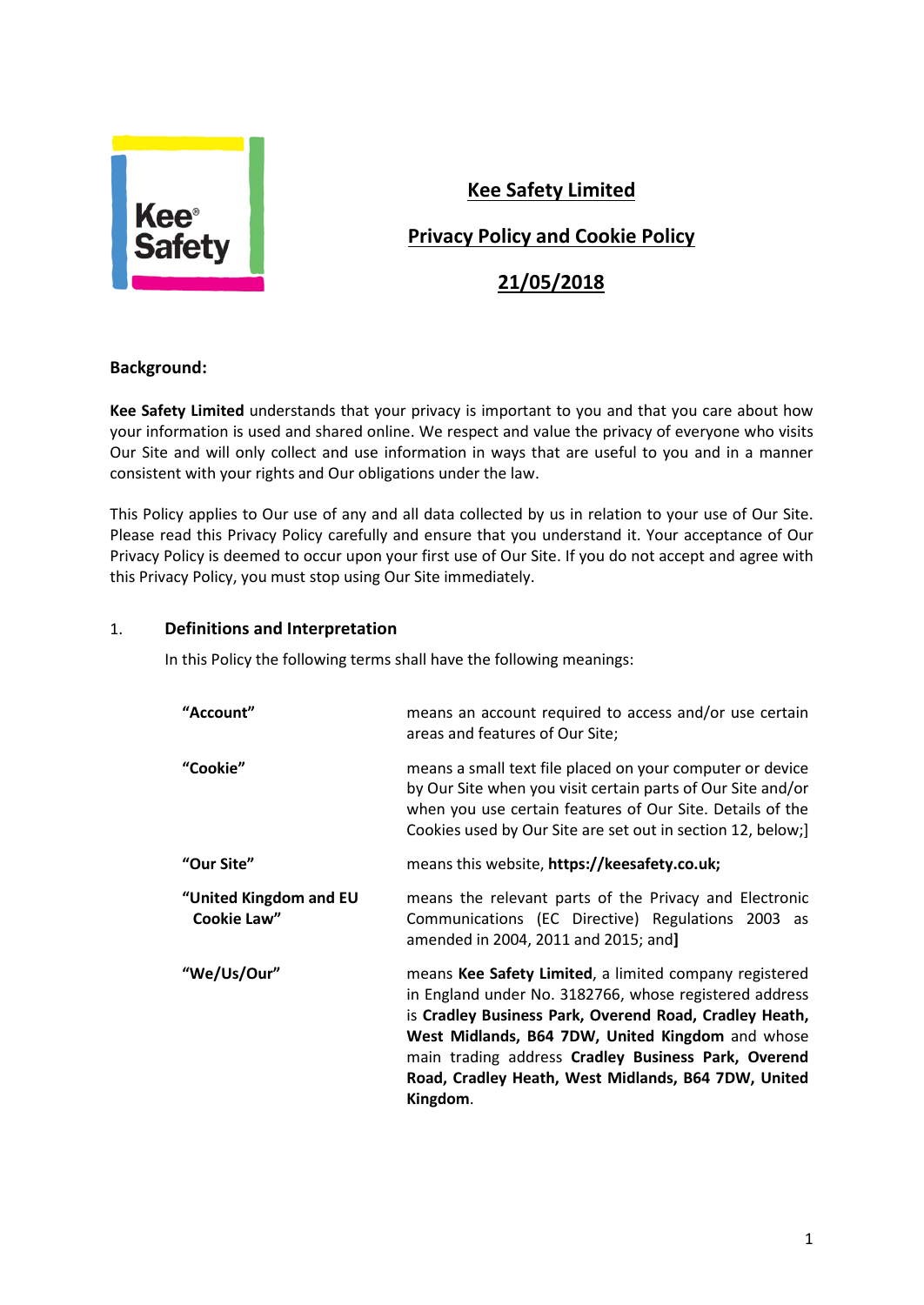#### 2. **Information About Us**

2.1 Our Site, **https://keesafety.co.uk/** is **owned and** operated by **Kee Safety Limited**, a limited company registered in England under **No. 3182766,** whose registered address is **Cradley Business Park, Overend Road, Cradley Heath, West Midlands, B64 7DW, United Kingdom**. **Our VAT number is GB 642073559.**

#### 3. **Scope – What Does This Policy Cover?**

This Privacy Policy applies only to your use of Our Site. It does not extend to any websites that are linked to from Our Site (whether We provide those links or whether they are shared by other users). We have no control over how your data is collected, stored or used by other websites and We advise you to check the privacy policies of any such websites before providing any data to them.

#### 4. **What Data Do We Collect?**

Some data will be collected automatically by Our Site (for further details, please see section 12 on Our use of Cookies), other data will only be collected if you voluntarily submit it and consent to Us using it for the purposes set out in section 5, for example, when signing up for an Account. Depending upon your use of Our Site, we may collect some or all of the following data:

- 4.1 Name;
- 4.2 business/company name;
- 4.3 contact information such as email addresses and telephone numbers;
- 4.4 IP address (automatically collected);
- 4.5 web browser type and version (automatically collected);
- 4.6 operating system (automatically collected);
- 4.7 a list of URLs starting with a referring site, your activity on Our Site, and the site you exit to (automatically collected);
- 4.8 industry you operate

#### 5. **How Do We Use Your Data?**

- 5.1 All personal data is stored securely in accordance with the E[U General Data Protection](https://uk.practicallaw.thomsonreuters.com/PLCCoreDocument/ViewDocument.html?navId=AACF20BB9BED7DE45F3549371482B6BD&comp=pluk&DocumentGuid=Ie887bae554de11e698dc8b09b4f043e0&ViewType=FullText&HasDraftingNotes=False&ResearchReportViewMode=False&SessionScopeIsValid=True&IsCourtWireDocument=False&IsSuperPrivateDocument=False&IsPrivateDocument=False&ClientMatter=Cobalt.Website.Platform.Web.UserData.ClientMatter&AuthenticationStrength=5&IsMedLitStubDocument=False&IsOutOfPlanDocumentViewClicked=False&TransitionType=Default&ContextData=(sc.Default)&BillingContextData=(sc.Default))  [Regulation \(Regulation \(EU\) 2016/679\)](https://uk.practicallaw.thomsonreuters.com/PLCCoreDocument/ViewDocument.html?navId=AACF20BB9BED7DE45F3549371482B6BD&comp=pluk&DocumentGuid=Ie887bae554de11e698dc8b09b4f043e0&ViewType=FullText&HasDraftingNotes=False&ResearchReportViewMode=False&SessionScopeIsValid=True&IsCourtWireDocument=False&IsSuperPrivateDocument=False&IsPrivateDocument=False&ClientMatter=Cobalt.Website.Platform.Web.UserData.ClientMatter&AuthenticationStrength=5&IsMedLitStubDocument=False&IsOutOfPlanDocumentViewClicked=False&TransitionType=Default&ContextData=(sc.Default)&BillingContextData=(sc.Default)) (GDPR). For more details on security see section 6, below.
- 5.2 We use your data to provide the best possible products and services to you. This includes:
	- 5.2.1 Providing and managing your access to Our Site;
	- 5.2.2 Supplying Our products and services to you;
	- 5.2.3 Responding to communications from you;
	- 5.2.4 Supplying you with email Insert Type of Email e.g. newsletters, alerts etc. that you have subscribed to (you may unsubscribe or opt-out at any time by using a link in our newsletter).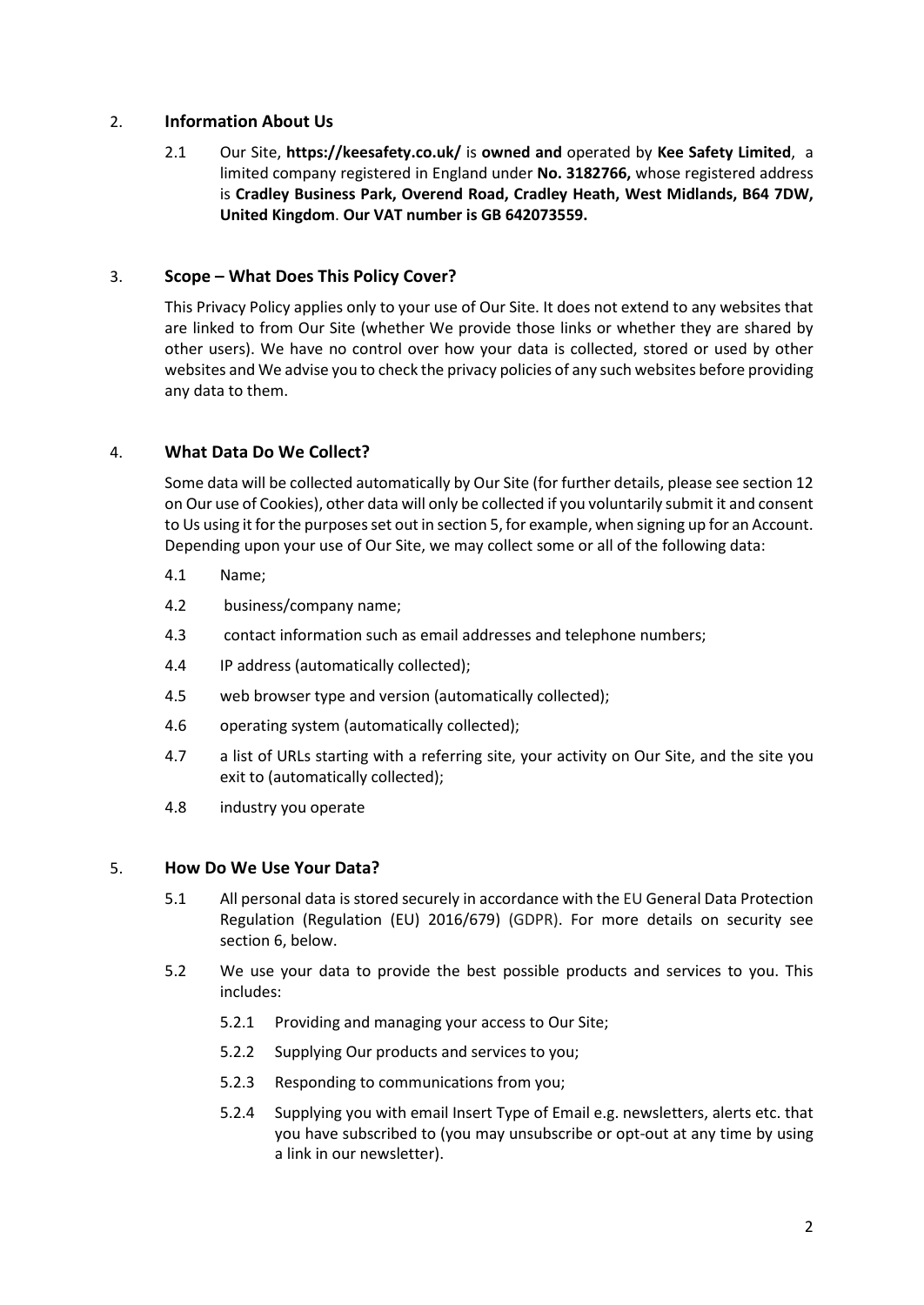- 5.2.5 Analysing your use of Our Site and gathering feedback to enable Us to continually improve Our Site and your user experience;
- 5.3 In some cases, the collection of data may be a statutory or contractual requirement, and We will be limited in the products and services We can provide you without your consent for Us to be able to use such data.
- 5.4 With your permission and/or where permitted by law, We may also use your data for marketing purposes which may include contacting you by email, telephone, text message, or post with information, news and offers on Our products and services. We will not, however, send you any unsolicited marketing or spam and will take all reasonable steps to ensure that We fully protect your rights and comply with Our obligations under the GDPR and the Privacy and Electronic Communications (EC Directive) Regulations 2003, as amended in 2004, 2011 and 2015.
- 5.5 Under GDPR we will ensure that your personal data is processed lawfully, fairly, and transparently, without adversely affecting your rights. We will only process your personal data if at least one of the following basis applies:
	- a) you have given consent to the processing of your personal data for one or more specific purposes;
	- b) processing is necessary for the performance of a contract to which you are a party or in order to take steps at the request of you prior to entering into a contract;
	- c) processing is necessary for compliance with a legal obligation to which we are subject;
	- d) processing is necessary to protect the vital interests of you or of another natural person;
	- e) processing is necessary for the performance of a task carried out in the public interest or in the exercise of official authority vested in the controller; and/or
	- f) processing is necessary for the purposes of the legitimate interests pursued by us or by a third party, except where such interests are overridden by the fundamental rights and freedoms of the data subject which require protection of personal data, in particular where the data subject is a child.

## 6. **How and Where Do We Store Your Data?**

- 6.1 We only keep your data for as long as We need to in order to use it as described above in section 5, and/or for as long as We have your permission to keep it. We keep all customer, employee and contractor data as long as it is permitted by law. All confirmed members of our email lists are kept until they unsubscribe. In any event, We will conduct an annual review, to ascertain whether we need to keep your data.
- 6.2 Some or all of your data may be stored or transferred outside of the European Economic Area ("the EEA") (The EEA consists of all EU member states, plus Norway, Iceland and Liechtenstein). You are deemed to accept and agree to this by using Our Site and submitting information to Us. If We do store or transfer data outside the EEA, We will take all reasonable steps to ensure that your data is treated as safely and securely as it would be within the EEA and under the GDPR. Such steps may include, but not be limited to, the use of legally binding contractual terms between Us and any third parties We engage and the use of the EU-approved Model Contractual Arrangements.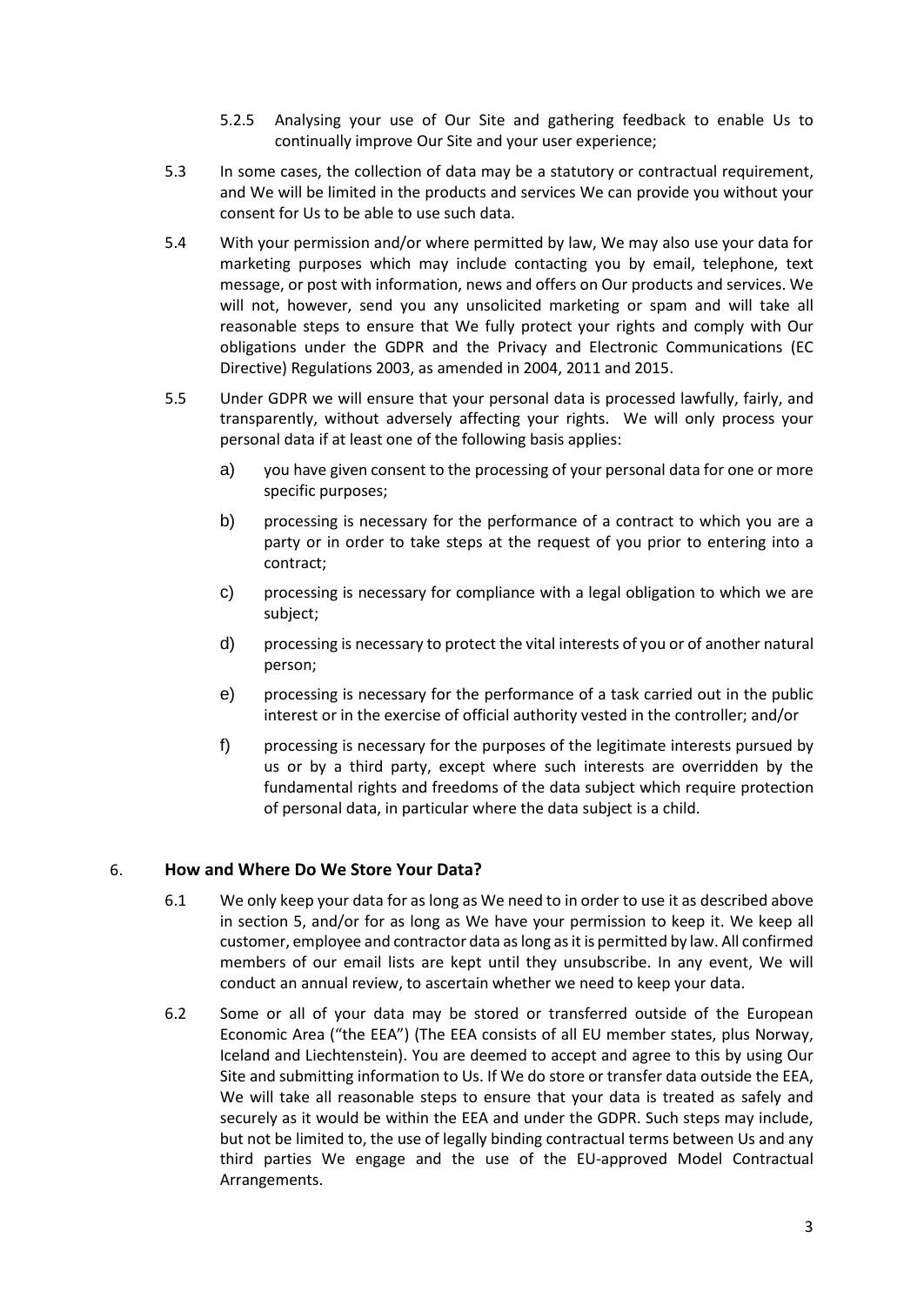- 6.3 Data security is of great importance to Us, and to protect your data We have put in place suitable physical, electronic and managerial procedures to safeguard and secure data collected through Our Site.
- 6.4 Steps We take to secure and protect your data include:
	- 6.4.1 Encrypting data communications between your computer and our website using SSL technology
	- 6.4.2 Encrypting sensitive data such as passwords
	- 6.4.3 Up-to-date Endpoint (Malware and Anti-Virus) protection
	- 6.4.4 Using technical and organisational steps, we will store it on our database within a secure network.
- 6.5 Notwithstanding the security measures that We take, it is important to remember that the transmission of data via the internet may not be completely secure and that you are advised to take suitable precautions when transmitting to Us data via the internet.

#### 7. **Do We Share Your Data?**

- 7.1 We may share your data with other companies in Our group. This includes Our subsidiaries.
- 7.2 We may contract with third parties to supply products and services to you on Our behalf. These may include payment processing, delivery of goods, search engine facilities, advertising and marketing. In some cases, the third parties may require access to some or all of your data. Where any of your data is required for such a purpose, We will take all reasonable steps to ensure that your data will be handled safely, securely, and in accordance with your rights, Our obligations, and the obligations of the third party under the law. We currently contract with:
- a) Delivery companies by sharing your name and delivery address
- 7.3 We may compile statistics about the use of Our Site including data on traffic, usage patterns, user numbers, sales and other information. All such data will be anonymised and will not include any personally identifying information. We may from time to time share such data with third parties such as prospective investors, affiliates, partners and advertisers. Data will only be shared and used within the bounds of the law.
- 7.4 In certain circumstances We may be legally required to share certain data held by Us, which may include your personal information, for example, where We are involved in legal proceedings, where We are complying with the requirements of legislation, a court order, or a governmental authority. We do not require any further consent from you in order to share your data in such circumstances and will comply as required with any legally binding request that is made of Us.

#### 8. **What Happens If Our Business Changes Hands?**

8.1 We may, from time to time, expand or reduce Our business and this may involve the sale and/or the transfer of control of all or part of Our business. Data provided by users will, where it is relevant to any part of Our business so transferred, be transferred along with that part and the new owner or newly controlling party will, under the terms of this Privacy Policy, be permitted to use the data for the purposes for which it was originally collected by Us.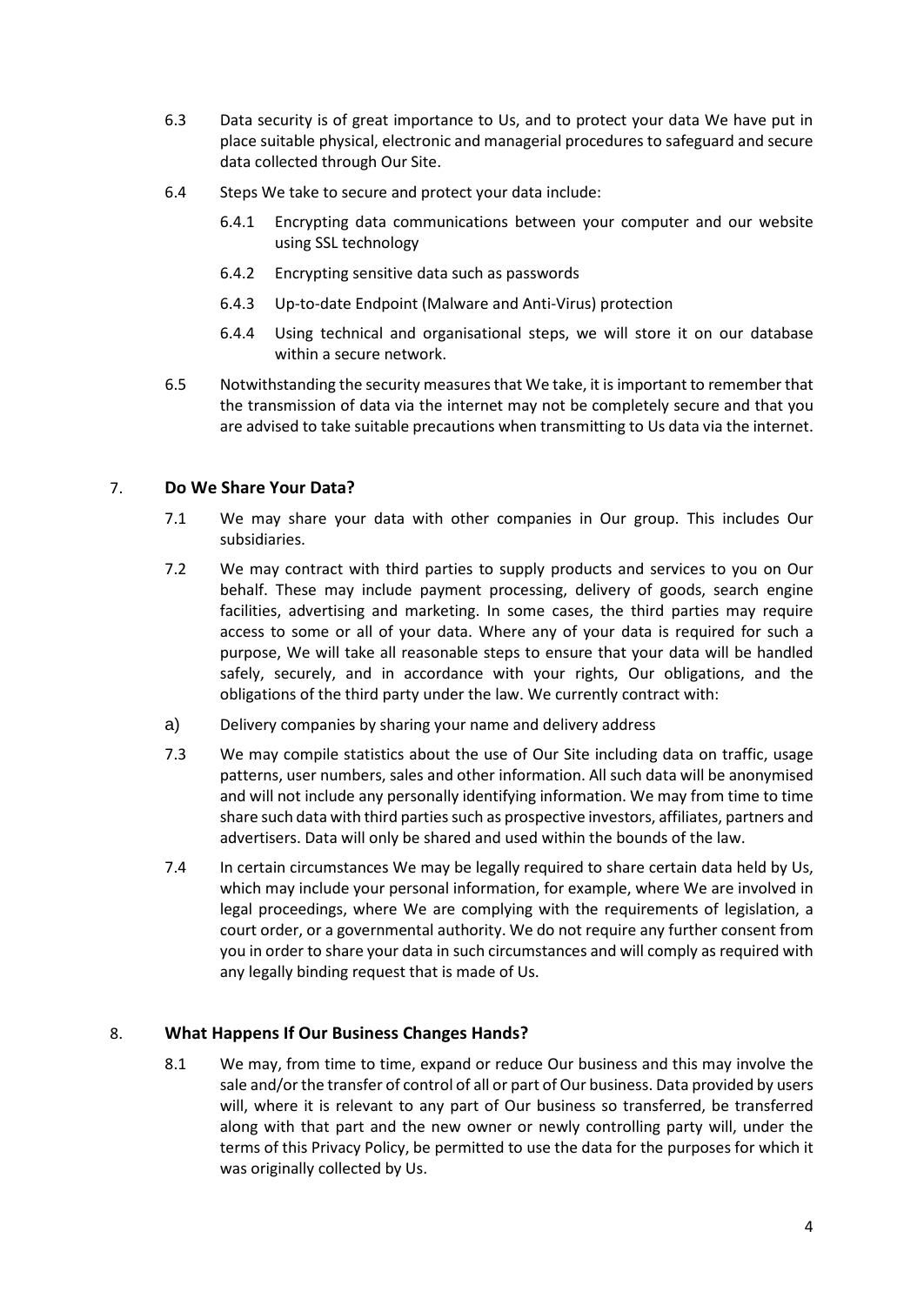8.2 In the event that any of your data is to be transferred in such a manner, you will not be contacted in advance and informed of the changes.

#### 9. **How Can You Control Your Data?**

- 9.1 When you submit information via Our Site, you may be given options to restrict Our use of your data. We aim to give you strong controls on Our use of your data (including the ability to opt-out of receiving emails from Us which you may do by unsubscribing using the links provided in Our emails at the point of providing your details and by managing your Account).
- 9.2 You may also wish to sign up to one or more of the preference services operating in the United Kingdom: The Telephone Preference Service ("the TPS"), the Corporate Telephone Preference Service ("the CTPS"), and the Mailing Preference Service ("the MPS"). These may help to prevent you receiving unsolicited marketing. Please note, however, that these services will not prevent you from receiving marketing communications that you have consented to receiving.

## 10. **Your Right to Withhold Information and Your Right to Withdraw Information After You Have Given it**

- 10.1 You may access certain areas of Our Site without providing any data at all. However, to use all features and functions available on Our Site you may be required to submit or allow for the collection of certain data.
- 10.2 You may restrict your internet browser's use of Cookies. For more information, see section 12.
- 10.3 You may withdraw your consent for Us to use your personal data as set out in section in 5 at any time by contacting Us using the details set out in section 15, and We will delete Your data from Our systems. However, you acknowledge this may limit Our ability to provide the best possible products and services to you.

#### 11. **How Can You Access Your Data?**

You have the legal right to ask for a copy of any of your personal data held by Us (where such data is held). Please contact Us for more details at webmaster@keesafety.com or using the contact details below in section 14.

#### 12. **What Cookies Do We Use and What For?**

- 12.1 Our Site may place and access certain first party Cookies on your computer or device. First party Cookies are those placed directly by Us and are used only by Us. We use Cookies to facilitate and improve your experience of Our Site and to provide and improve Our products and services. For more details, please refer to section 5, above, and to section 12.6 below. We have carefully chosen these Cookies and have taken steps to ensure that your privacy is protected and respected at all times.
- 12.2 By using Our Site you may also receive certain third party Cookies on your computer or device. Third party Cookies are those placed by websites, services, and/or parties other than Us. We use third party Cookies on Our Site for collecting analytics data on web site visits. For more details, please refer to section 5, above, and to section 12.6 below. These Cookies are not integral to the functioning of Our Site.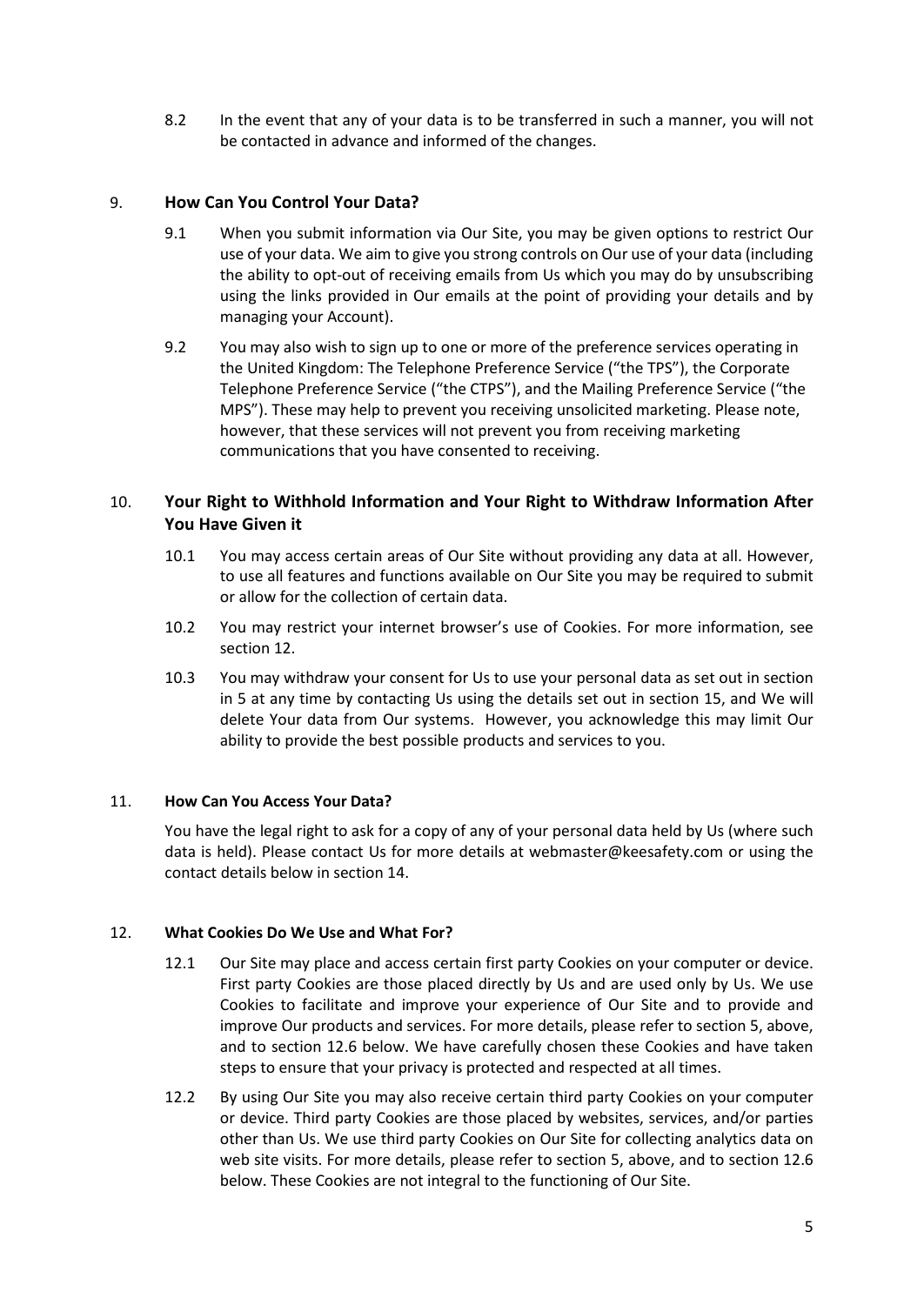- 12.3 All Cookies used by and on Our Site are used in accordance with current English and EU Cookie Law.
- 12.4 Before certain third-party Cookies are placed on your computer or device, you will be shown a pop-up message requesting your consent to set those Cookies. By giving your consent to the placing of Cookies you are enabling Us to provide the best possible experience and service to you. You may, if you wish, deny consent to the placing of Cookies; however certain features of Our Site may not function fully or as intended.
- 12.5 Certain features of Our Site depend on Cookies to function. [Your Country] and EU Cookie Law deems these Cookies to be "strictly necessary". These Cookies are shown below in section 12.6. Your consent will not be sought to place these Cookies. You may still block these Cookies by changing your internet browser's settings as detailed below in section 12.10, but please be aware that Our Site may not work as intended if you do so. We have taken great care to ensure that your privacy is not at risk by allowing them.
- 12.6 The following first party Cookies may be placed on your computer or device:

| <b>Name of Cookie</b> | <b>Purpose</b>                                                                                                                                                                                                                                                                                                                                             | <b>Strictly Necessary</b> |
|-----------------------|------------------------------------------------------------------------------------------------------------------------------------------------------------------------------------------------------------------------------------------------------------------------------------------------------------------------------------------------------------|---------------------------|
| exp_csrf_token        | CSRF stands for Cross Site Request Forgery. This<br>cookie is a security enhancement for<br>Expression Engine. Immediately before any<br>forms are sent on the site, this cookie is<br>set. Expression Engine then verifies that<br>the cookie in the browser was the one that<br>it set, therefore confirming the submission<br>from the site is genuine. | Yes                       |
| exp_last_activity     | This cookie tells us the date of your last activity on<br>our website. If this is your first visit, it will<br>be set to the current time.                                                                                                                                                                                                                 | Yes                       |
| exp_last_visit        | This is only relevant to registered users and<br>contains data relating to the dates of your<br>visits to the site.                                                                                                                                                                                                                                        | No.                       |
| exp_tracker           | Keeps track of the last 5 pages you visited on the<br>site and allows us to redirect you to a page<br>during login or ordering procedures.                                                                                                                                                                                                                 | Yes                       |

and the following third party Cookies may be placed on your computer or device: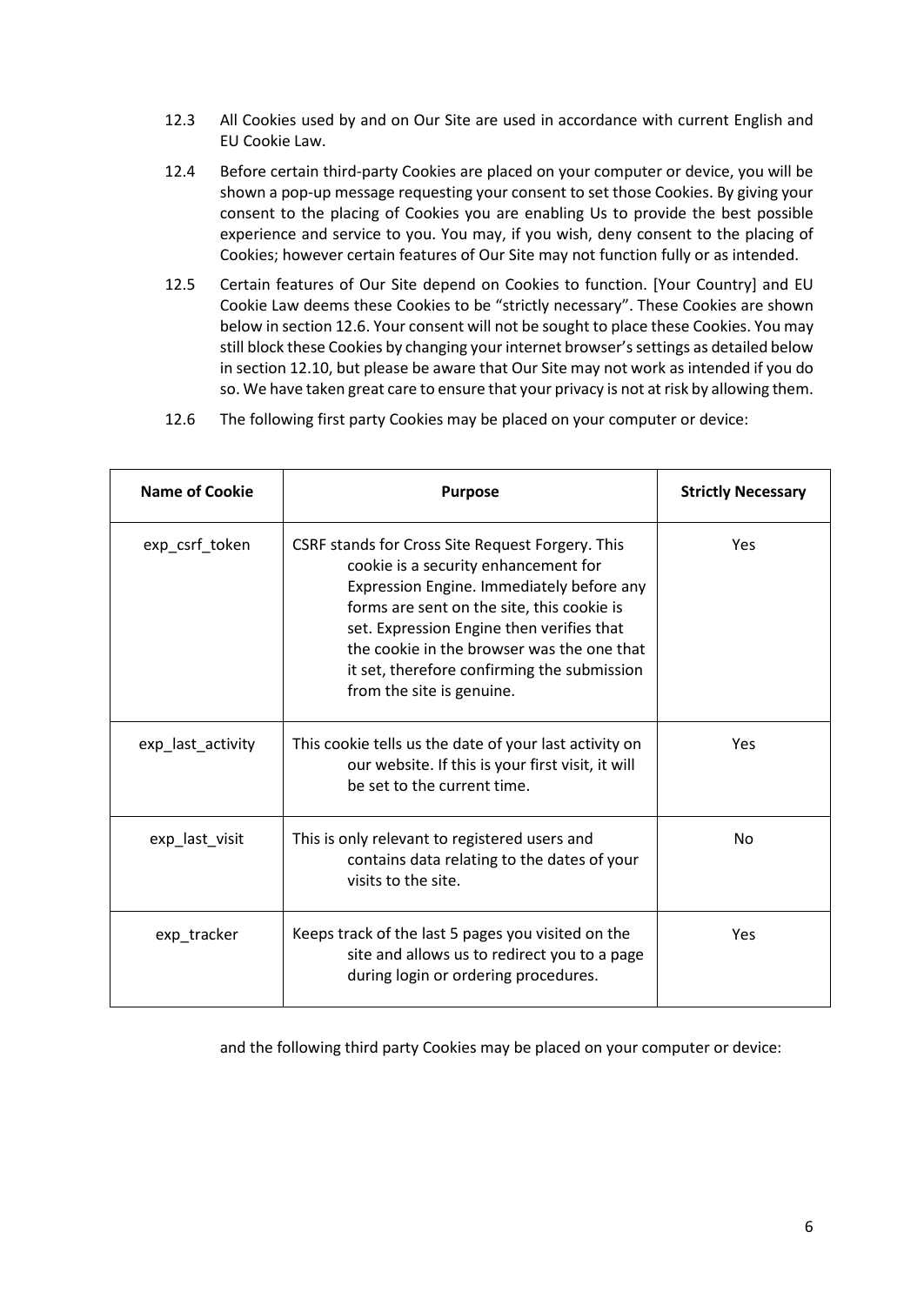| Name of Cookie | <b>Provider</b>  | <b>Purpose</b>                                                       |
|----------------|------------------|----------------------------------------------------------------------|
| cfduid         | Cloud Flare Inc. | Ensures that all your requests are sent<br>over a secure connection. |

- 12.7 Our Site uses analytics services provided by Google Analytics. Website analytics refers to a set of tools used to collect and analyse usage statistics, enabling Us to better understand how people use Our Site. This, in turn, enables Us to improve Our Site and the products and services offered through it. You do not have to allow Us to use these Cookies, as detailed below, however whilst Our use of them does not pose any risk to your privacy or your safe use of Our Site, it does enable Us to continually improve Our Site, making it a better and more useful experience for you. [Find out more about](https://developers.google.com/analytics/devguides/collection/analyticsjs/cookie-usage)  [Google Analytics cookies.](https://developers.google.com/analytics/devguides/collection/analyticsjs/cookie-usage)
- 12.8 The analytics service(s) used by Our Site use(s) Cookies to gather the required information. Certain of these Cookies may be placed immediately when you first visit Our Site and it may not be possible for Us to obtain your prior consent. You may remove these Cookies and prevent future use of them by following the steps set out below in section 12.10.

| <b>Name of Cookie</b> | First / Third<br>Party | <b>Provider</b>         | <b>Purpose</b>                 |
|-----------------------|------------------------|-------------------------|--------------------------------|
| $\mathsf{g}$ a        | Third                  | <b>Google Analytics</b> | Used to distinguish users.     |
| $\_$ gid              | Third                  | Google Analytics        | Used to distinguish users.     |
| gat                   | Third                  | <b>Google Analytics</b> | Used to throttle request rate. |

12.9 The analytics service(s) used by Our Site use(s) the following Cookies:

- 12.10 You can choose to enable or disable Cookies in your internet browser. Most internet browsers also enable you to choose whether you wish to disable all cookies or only third party cookies. By default, most internet browsers accept Cookies but this can be changed. For further details, please consult the help menu in your internet browser or the documentation that came with your device.
- 12.11 You can choose to delete Cookies at any time however you may lose any information that enables you to access Our Site more quickly and efficiently including, but not limited to, login and personalisation settings.
- 12.12 It is recommended that you keep your internet browser and operating system up-todate and that you consult the help and guidance provided by the developer of your internet browser and manufacturer of your computer or device if you are unsure about adjusting your privacy settings.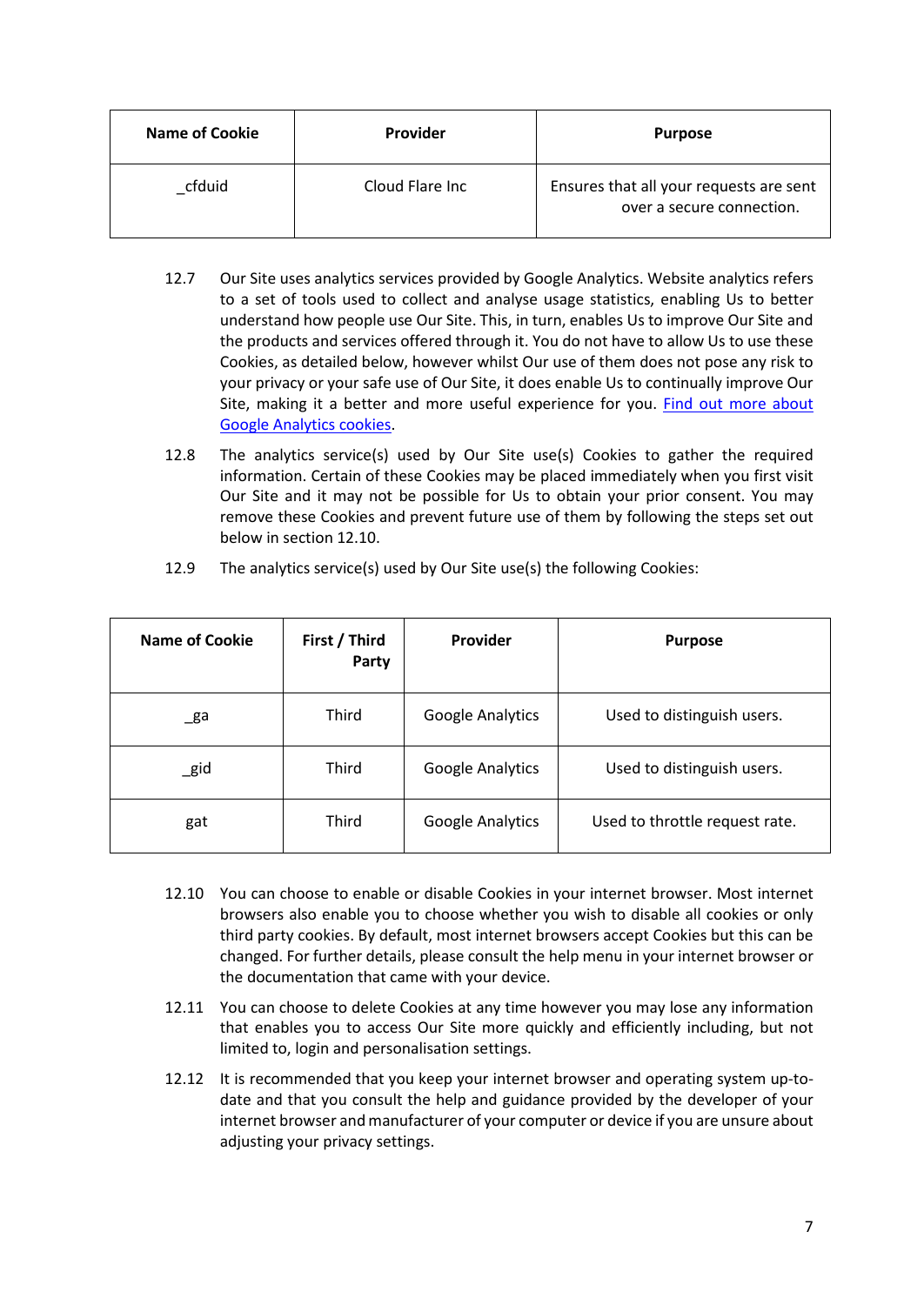## 13. **Summary of Your Rights under GDPR**

Under the GDPR, you have:

- 13.1the right to request access to, deletion of or correction of, your personal data held by Us;
- 13.2the right to complain to a supervisory authority;
- 13.3be informed of what data processing is taking place;
- 13.4the right to restrict processing;
- 13.5the right to data portability;
- 13.6object to processing of your personal data;
- 13.7rights with respect to automated decision-making and profiling (see section 14 below).

To enforce any of the foregoing rights or if you have any other questions about Our Site or this Privacy Policy, please contact Us using the details set out in section 15 below.

#### 14. **Automated Decision-Making and Profiling**

- 14.1 In the event that We use personal data for the purposes of automated decision-making and those decisions have a legal (or similarly significant effect) on You, You have the right to challenge to such decisions under GDPR, requesting human intervention, expressing their own point of view, and obtaining an explanation of the decision from Us.
- 14.2 The right described in section 14.1 does not apply in the following circumstances:
	- a) The decision is necessary for the entry into, or performance of, a contract between the You and Us;
	- b) The decision is authorised by law; or
	- c) You have given you explicit consent.

14.3Where We use your personal data for profiling purposes, the following shall apply:

- a) Clear information explaining the profiling will be provided, including its significance and the likely consequences;
- b) Appropriate mathematical or statistical procedures will be used;
- c) Technical and organisational measures necessary to minimise the risk of errors and to enable such errors to be easily corrected shall be implemented; and
- d) All personal data processed for profiling purposes shall be secured in order to prevent discriminatory effects arising out of profiling.

#### 15. **Contacting Us**

If you have any questions about Our Site or this Privacy Policy, please contact Us by email at webmaster@keesafety.com, by telephone on +44 (0) 1384 632 188, or by post at Kee Safety Limited, Cradley Business Park, Overend Road, Cradley Heath, West Midlands, B64 7DW, United Kingdom. Please ensure that your query is clear, particularly if it is a request for information about the data We hold about you (as under section 11, above).

#### 16. **Changes to Our Privacy Policy**

We may change this Privacy Policy as we may deem necessary from time to time, or as may be required by law. Any changes will be immediately posted on Our Site and you will be deemed to have accepted